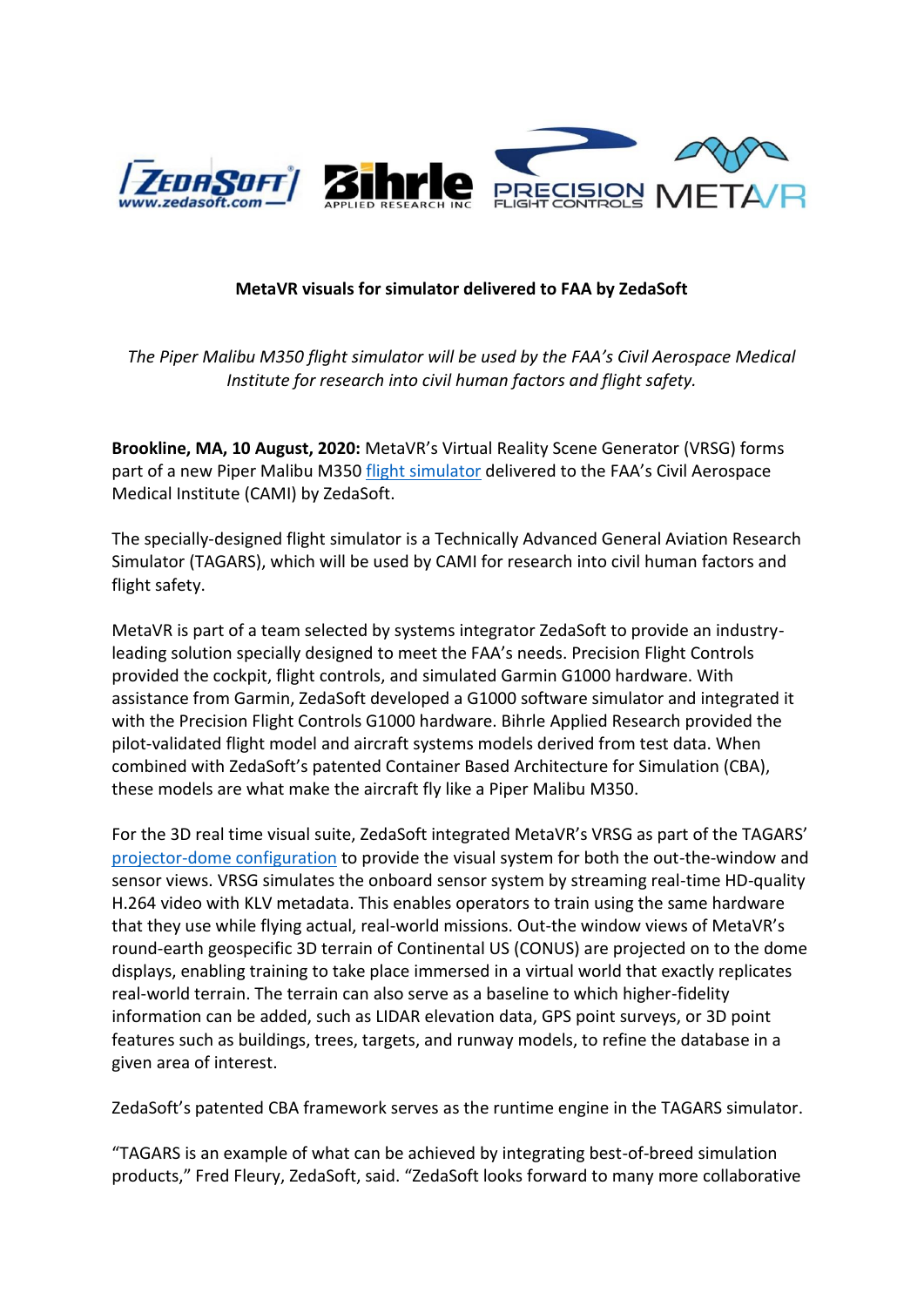projects with Precision Flight Controls, Bihrle Applied Research, and MetaVR – and to many more satisfied customers."

Garth Smith, President, MetaVR, added: "It is great to see that VRSG has been selected to be a part of this simulator solution integrated by ZedaSoft for the FAA's CAMI. Our successful and rewarding working relationship with ZedaSoft stretches back more than a decade and it is always exciting to see what projects like this can deliver when technology from industryleading players is brought together to create new and innovative solutions for the training and simulation market."



Image: *VRSG provides the simulator's out-the-window view over MetaVR's round-earth geospecific 3D terrain of CONUS* (Image courtesy of ZedaSoft).

**-- End --**

# **About MetaVR**

MetaVR, founded in 1997, develops commercial PC-based software for the military simulation and training markets, featuring high-speed 3D visualization content and rapid creation of networked virtual worlds using real-world data. MetaVR's real-time visual systems provide the fidelity of geospecific simulation with game-quality graphics. Users can build (with real-world photographic imagery, elevation data, and feature data) high-fidelity virtual worlds with our terrain generation tools, and render in real time, at 60Hz frame rates, the resulting virtual world with our real-time 3D visualization application, Virtual Reality Scene Generator. MetaVR systems are used for applications such as UAS/RPA